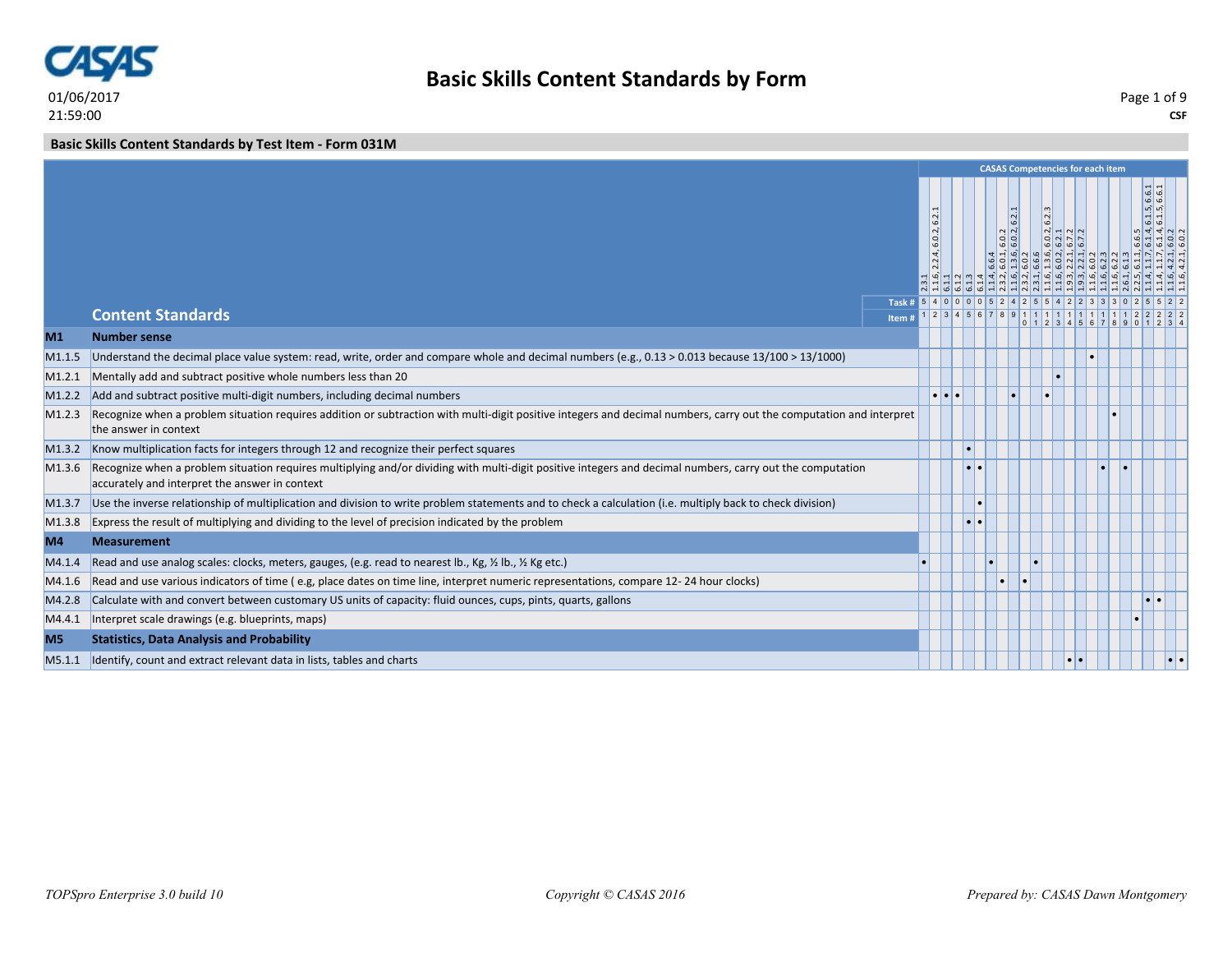

**CSF** Page 2 of 9

**Basic Skills Content Standards by Test Item - Form 032M**

|                |                                                                                                                                                                                                             |                                           |                                         |                         |           |           |              |                                                                               |               | <b>CASAS Competencies for each item</b> |  |                              |
|----------------|-------------------------------------------------------------------------------------------------------------------------------------------------------------------------------------------------------------|-------------------------------------------|-----------------------------------------|-------------------------|-----------|-----------|--------------|-------------------------------------------------------------------------------|---------------|-----------------------------------------|--|------------------------------|
|                |                                                                                                                                                                                                             |                                           | 6.2<br>6.0.2<br> 2.4 <br>$\overline{N}$ |                         |           |           | 6.0.2, 6.2.1 | 0.<br>ا ت<br>$\overline{6.0}$<br>$\sigma$<br>$\rightarrow$<br>$\vert a \vert$ | $\frac{1}{2}$ |                                         |  | 6.1.5, 6.6.1<br>6.1.5, 6.6.1 |
|                | <b>Content Standards</b>                                                                                                                                                                                    | Task # $5$ 4 0 0 0 0 5 2 4 2 5 4<br>Item# |                                         |                         |           |           | 123456789111 |                                                                               |               |                                         |  |                              |
| M <sub>1</sub> | <b>Number sense</b>                                                                                                                                                                                         |                                           |                                         |                         |           |           |              |                                                                               |               |                                         |  |                              |
| M1.1.5         | Understand the decimal place value system: read, write, order and compare whole and decimal numbers (e.g., 0.13 > 0.013 because 13/100 > 13/1000)                                                           |                                           |                                         |                         |           |           |              |                                                                               |               |                                         |  |                              |
| M1.2.2         | Add and subtract positive multi-digit numbers, including decimal numbers                                                                                                                                    |                                           |                                         | $  \bullet   \bullet  $ |           |           |              |                                                                               |               |                                         |  |                              |
| M1.3.2         | Know multiplication facts for integers through 12 and recognize their perfect squares                                                                                                                       |                                           |                                         |                         |           |           |              |                                                                               |               |                                         |  |                              |
| M1.3.6         | Recognize when a problem situation requires multiplying and/or dividing with multi-digit positive integers and decimal numbers, carry out the computation<br>accurately and interpret the answer in context |                                           |                                         |                         |           |           |              |                                                                               |               |                                         |  |                              |
| M1.3.8         | Express the result of multiplying and dividing to the level of precision indicated by the problem                                                                                                           |                                           |                                         |                         | $\bullet$ |           |              |                                                                               |               |                                         |  |                              |
| M4             | <b>Measurement</b>                                                                                                                                                                                          |                                           |                                         |                         |           |           |              |                                                                               |               |                                         |  |                              |
| M4.1.4         | Read and use analog scales: clocks, meters, gauges, (e.g. read to nearest lb., Kg, 1/2 lb., 1/2 Kg etc.)                                                                                                    |                                           |                                         |                         |           |           |              |                                                                               |               |                                         |  |                              |
| M4.1.6         | Read and use various indicators of time (e.g, place dates on time line, interpret numeric representations, compare 12-24 hour clocks)                                                                       |                                           |                                         |                         |           | $\bullet$ |              |                                                                               |               |                                         |  |                              |
| M4.2.8         | Calculate with and convert between customary US units of capacity: fluid ounces, cups, pints, quarts, gallons                                                                                               |                                           |                                         |                         |           |           |              |                                                                               |               |                                         |  |                              |
| M4.4.1         | Interpret scale drawings (e.g. blueprints, maps)                                                                                                                                                            |                                           |                                         |                         |           |           |              |                                                                               |               |                                         |  |                              |
| M <sub>5</sub> | <b>Statistics, Data Analysis and Probability</b>                                                                                                                                                            |                                           |                                         |                         |           |           |              |                                                                               |               |                                         |  |                              |
| M5.1.1         | Identify, count and extract relevant data in lists, tables and charts                                                                                                                                       |                                           |                                         |                         |           |           |              |                                                                               | le la         |                                         |  |                              |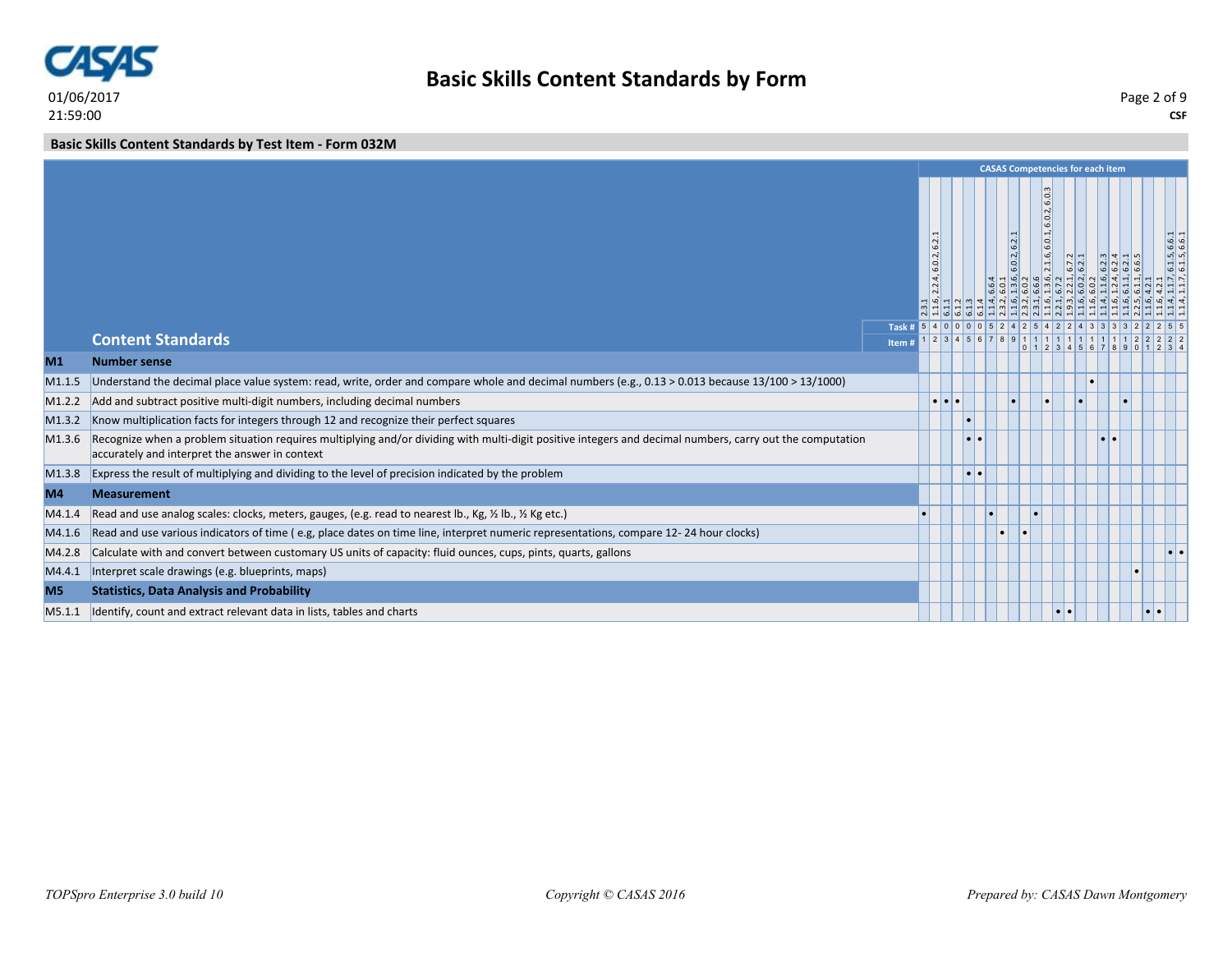

**CSF** Page 3 of 9

**Basic Skills Content Standards by Test Item - Form 033M**

|                |                                                                                                                                                                                                             |                                     |                    |  |                               |           |                   |                                          | <b>CASAS Competencies for each item</b>                |                 |                     |                                                                                          |              |
|----------------|-------------------------------------------------------------------------------------------------------------------------------------------------------------------------------------------------------------|-------------------------------------|--------------------|--|-------------------------------|-----------|-------------------|------------------------------------------|--------------------------------------------------------|-----------------|---------------------|------------------------------------------------------------------------------------------|--------------|
|                |                                                                                                                                                                                                             |                                     | 6.6.6<br>~   ന്  ഥ |  | $\frac{d}{64}$<br>$n \log  4$ | N         | $-1 \omega$<br> 0 | 6.2<br>ا ما ما                           | $\frac{d}{d}$ $\frac{d}{d}$ $\frac{d}{d}$<br>$0n$ $0n$ |                 | $\frac{9}{6}$       | $\frac{1}{6}$<br>6.1.3<br>$\left  \frac{3}{2}, \frac{2}{2} \right $<br>$m$ $1$<br>$\sim$ | 6.6.3, 6.6.5 |
|                | <b>Content Standards</b>                                                                                                                                                                                    | Task # 2 5 2 2 2 2 5 5 2 2<br>Item# |                    |  |                               |           |                   | $1 2 3 4 5 6 7 8 9 1 1 1 1 1 1 1 1 11 1$ |                                                        | $\vert 2 \vert$ |                     |                                                                                          |              |
| M <sub>1</sub> | <b>Number sense</b>                                                                                                                                                                                         |                                     |                    |  |                               |           |                   |                                          | 1234567890                                             |                 |                     |                                                                                          |              |
| M1.2.2         | Add and subtract positive multi-digit numbers, including decimal numbers                                                                                                                                    |                                     |                    |  |                               | I۰        |                   |                                          |                                                        |                 |                     |                                                                                          |              |
| M1.2.3         | Recognize when a problem situation requires addition or subtraction with multi-digit positive integers and decimal numbers, carry out the computation<br>and interpret the answer in context                |                                     |                    |  |                               |           |                   |                                          |                                                        |                 |                     |                                                                                          |              |
| M1.3.6         | Recognize when a problem situation requires multiplying and/or dividing with multi-digit positive integers and decimal numbers, carry out the<br>computation accurately and interpret the answer in context |                                     | $\bullet$          |  |                               |           |                   |                                          |                                                        |                 |                     |                                                                                          |              |
| M1.4.9         | Calculate percent of change (increase or decrease) in a variety of situations, including those involving money                                                                                              |                                     |                    |  |                               |           |                   |                                          |                                                        |                 |                     |                                                                                          |              |
| M4             | <b>Measurement</b>                                                                                                                                                                                          |                                     |                    |  |                               |           |                   |                                          |                                                        |                 |                     |                                                                                          |              |
| M4.1.1         | Identify and use the appropriate units, instruments and techniques for measurement tasks                                                                                                                    |                                     |                    |  |                               |           |                   |                                          |                                                        |                 |                     |                                                                                          |              |
| MA.1.4         | Read and use analog scales: clocks, meters, gauges, (e.g. read to nearest lb., Kg, 1/2 lb., 1/2 Kg etc.)                                                                                                    |                                     |                    |  |                               |           |                   |                                          |                                                        |                 | $\bullet$ $\bullet$ |                                                                                          |              |
| M4.1.6         | Read and use various indicators of time (e.g, place dates on time line, interpret numeric representations, compare 12-24 hour clocks)                                                                       |                                     |                    |  |                               |           |                   |                                          |                                                        |                 |                     |                                                                                          |              |
|                | M4.2.13 Calculate with and convert between units of time: seconds, minutes, hours, days, months, years                                                                                                      |                                     |                    |  |                               |           |                   |                                          |                                                        |                 |                     |                                                                                          |              |
| M4.2.8         | Calculate with and convert between customary US units of capacity: fluid ounces, cups, pints, quarts, gallons                                                                                               |                                     |                    |  |                               |           |                   |                                          |                                                        |                 |                     |                                                                                          |              |
| M4.3.4         | Calculate area of rectangles and other common figures, using a given formula                                                                                                                                |                                     |                    |  |                               |           |                   |                                          |                                                        |                 |                     |                                                                                          |              |
| M4.5.2         | Interpret, calculate and apply rates (e.g., cents/min, \$/sq. ft., mi/gal)                                                                                                                                  |                                     |                    |  |                               |           |                   |                                          |                                                        |                 |                     |                                                                                          |              |
| M <sub>5</sub> | <b>Statistics, Data Analysis and Probability</b>                                                                                                                                                            |                                     |                    |  |                               |           |                   |                                          |                                                        |                 |                     |                                                                                          |              |
| M5.1.1         | Identify, count and extract relevant data in lists, tables and charts                                                                                                                                       |                                     |                    |  |                               | $\bullet$ |                   |                                          | $\bullet$ $\bullet$ $\bullet$                          |                 |                     |                                                                                          |              |
|                | M5.1.5 Use or construct a table that provides for calculation of data (e.g., units x price; totals, subtotals)                                                                                              |                                     |                    |  |                               |           |                   |                                          |                                                        |                 |                     |                                                                                          |              |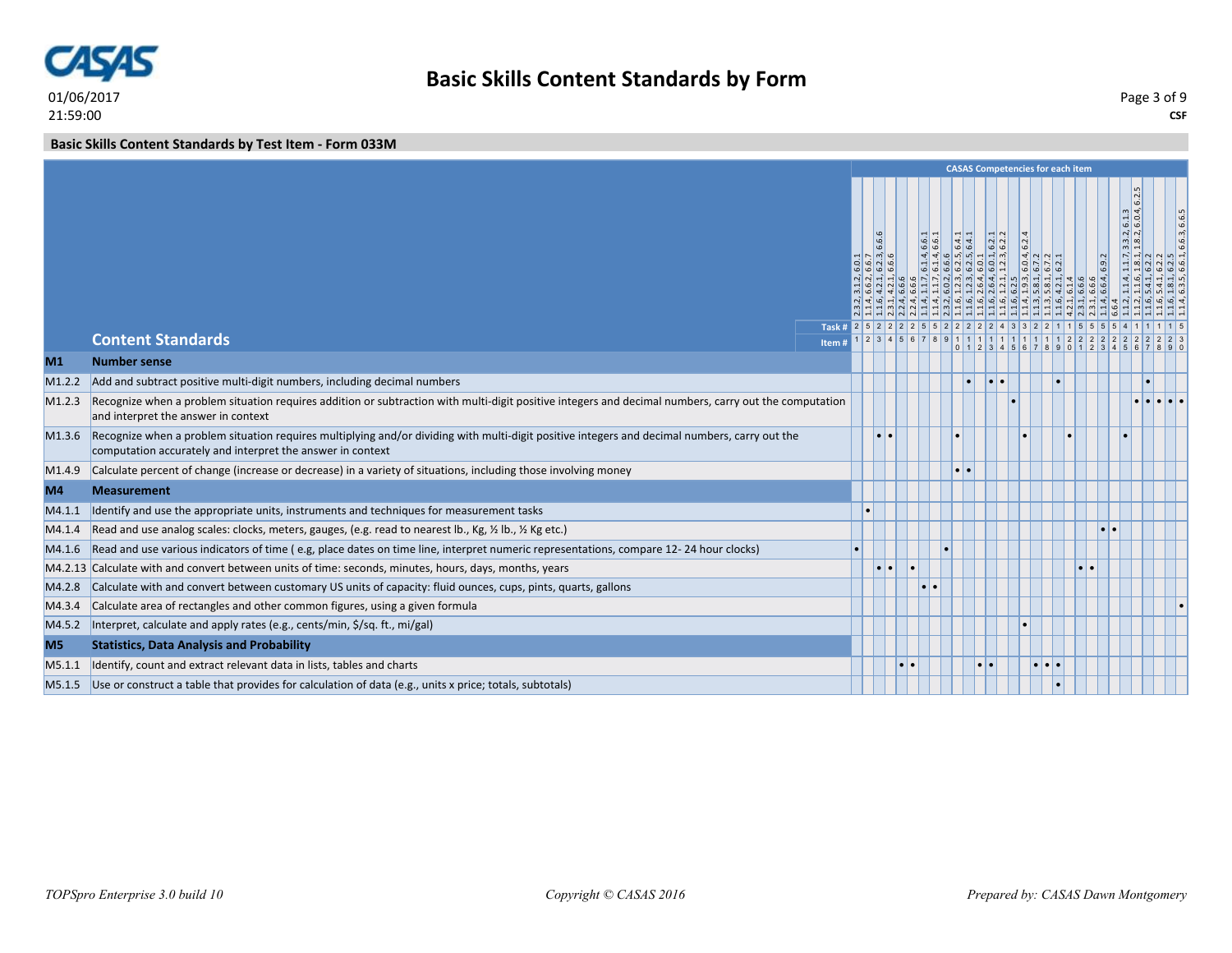

**CSF** Page 4 of 9

**Basic Skills Content Standards by Test Item - Form 034M**

|                                                                                                                                                                                                                                                                                                                                                                                                                                                                                                                                                                                                                                                                                                                                                                                                                                                                                                                                                                                                                                                                                                                                                                                                                                                                                                                                                                                                                                                                            |                                                                                                                                                                |                |                                                                        |              |                                                  |                     |               |                                                                                                                                                                                |                                                                                                                                                                                                                                                                                                 | 6.6.3, 6.6.5                                                                                                                                                                                                         |
|----------------------------------------------------------------------------------------------------------------------------------------------------------------------------------------------------------------------------------------------------------------------------------------------------------------------------------------------------------------------------------------------------------------------------------------------------------------------------------------------------------------------------------------------------------------------------------------------------------------------------------------------------------------------------------------------------------------------------------------------------------------------------------------------------------------------------------------------------------------------------------------------------------------------------------------------------------------------------------------------------------------------------------------------------------------------------------------------------------------------------------------------------------------------------------------------------------------------------------------------------------------------------------------------------------------------------------------------------------------------------------------------------------------------------------------------------------------------------|----------------------------------------------------------------------------------------------------------------------------------------------------------------|----------------|------------------------------------------------------------------------|--------------|--------------------------------------------------|---------------------|---------------|--------------------------------------------------------------------------------------------------------------------------------------------------------------------------------|-------------------------------------------------------------------------------------------------------------------------------------------------------------------------------------------------------------------------------------------------------------------------------------------------|----------------------------------------------------------------------------------------------------------------------------------------------------------------------------------------------------------------------|
|                                                                                                                                                                                                                                                                                                                                                                                                                                                                                                                                                                                                                                                                                                                                                                                                                                                                                                                                                                                                                                                                                                                                                                                                                                                                                                                                                                                                                                                                            |                                                                                                                                                                |                |                                                                        |              |                                                  |                     |               |                                                                                                                                                                                |                                                                                                                                                                                                                                                                                                 |                                                                                                                                                                                                                      |
|                                                                                                                                                                                                                                                                                                                                                                                                                                                                                                                                                                                                                                                                                                                                                                                                                                                                                                                                                                                                                                                                                                                                                                                                                                                                                                                                                                                                                                                                            |                                                                                                                                                                |                |                                                                        |              |                                                  |                     |               |                                                                                                                                                                                |                                                                                                                                                                                                                                                                                                 |                                                                                                                                                                                                                      |
|                                                                                                                                                                                                                                                                                                                                                                                                                                                                                                                                                                                                                                                                                                                                                                                                                                                                                                                                                                                                                                                                                                                                                                                                                                                                                                                                                                                                                                                                            |                                                                                                                                                                |                |                                                                        |              |                                                  |                     |               |                                                                                                                                                                                |                                                                                                                                                                                                                                                                                                 |                                                                                                                                                                                                                      |
|                                                                                                                                                                                                                                                                                                                                                                                                                                                                                                                                                                                                                                                                                                                                                                                                                                                                                                                                                                                                                                                                                                                                                                                                                                                                                                                                                                                                                                                                            |                                                                                                                                                                |                |                                                                        |              |                                                  |                     |               |                                                                                                                                                                                |                                                                                                                                                                                                                                                                                                 |                                                                                                                                                                                                                      |
|                                                                                                                                                                                                                                                                                                                                                                                                                                                                                                                                                                                                                                                                                                                                                                                                                                                                                                                                                                                                                                                                                                                                                                                                                                                                                                                                                                                                                                                                            |                                                                                                                                                                |                |                                                                        |              |                                                  |                     |               |                                                                                                                                                                                |                                                                                                                                                                                                                                                                                                 |                                                                                                                                                                                                                      |
|                                                                                                                                                                                                                                                                                                                                                                                                                                                                                                                                                                                                                                                                                                                                                                                                                                                                                                                                                                                                                                                                                                                                                                                                                                                                                                                                                                                                                                                                            |                                                                                                                                                                |                |                                                                        |              |                                                  |                     |               |                                                                                                                                                                                |                                                                                                                                                                                                                                                                                                 |                                                                                                                                                                                                                      |
|                                                                                                                                                                                                                                                                                                                                                                                                                                                                                                                                                                                                                                                                                                                                                                                                                                                                                                                                                                                                                                                                                                                                                                                                                                                                                                                                                                                                                                                                            |                                                                                                                                                                |                |                                                                        |              |                                                  |                     |               |                                                                                                                                                                                |                                                                                                                                                                                                                                                                                                 |                                                                                                                                                                                                                      |
|                                                                                                                                                                                                                                                                                                                                                                                                                                                                                                                                                                                                                                                                                                                                                                                                                                                                                                                                                                                                                                                                                                                                                                                                                                                                                                                                                                                                                                                                            |                                                                                                                                                                |                |                                                                        |              |                                                  |                     |               |                                                                                                                                                                                |                                                                                                                                                                                                                                                                                                 |                                                                                                                                                                                                                      |
|                                                                                                                                                                                                                                                                                                                                                                                                                                                                                                                                                                                                                                                                                                                                                                                                                                                                                                                                                                                                                                                                                                                                                                                                                                                                                                                                                                                                                                                                            |                                                                                                                                                                |                |                                                                        |              |                                                  |                     |               |                                                                                                                                                                                |                                                                                                                                                                                                                                                                                                 |                                                                                                                                                                                                                      |
|                                                                                                                                                                                                                                                                                                                                                                                                                                                                                                                                                                                                                                                                                                                                                                                                                                                                                                                                                                                                                                                                                                                                                                                                                                                                                                                                                                                                                                                                            |                                                                                                                                                                |                |                                                                        |              |                                                  |                     |               |                                                                                                                                                                                |                                                                                                                                                                                                                                                                                                 |                                                                                                                                                                                                                      |
|                                                                                                                                                                                                                                                                                                                                                                                                                                                                                                                                                                                                                                                                                                                                                                                                                                                                                                                                                                                                                                                                                                                                                                                                                                                                                                                                                                                                                                                                            |                                                                                                                                                                |                |                                                                        |              |                                                  |                     |               | $\bullet\bullet$                                                                                                                                                               |                                                                                                                                                                                                                                                                                                 |                                                                                                                                                                                                                      |
|                                                                                                                                                                                                                                                                                                                                                                                                                                                                                                                                                                                                                                                                                                                                                                                                                                                                                                                                                                                                                                                                                                                                                                                                                                                                                                                                                                                                                                                                            |                                                                                                                                                                |                |                                                                        |              |                                                  |                     |               |                                                                                                                                                                                |                                                                                                                                                                                                                                                                                                 |                                                                                                                                                                                                                      |
|                                                                                                                                                                                                                                                                                                                                                                                                                                                                                                                                                                                                                                                                                                                                                                                                                                                                                                                                                                                                                                                                                                                                                                                                                                                                                                                                                                                                                                                                            |                                                                                                                                                                |                |                                                                        |              |                                                  |                     |               |                                                                                                                                                                                |                                                                                                                                                                                                                                                                                                 |                                                                                                                                                                                                                      |
|                                                                                                                                                                                                                                                                                                                                                                                                                                                                                                                                                                                                                                                                                                                                                                                                                                                                                                                                                                                                                                                                                                                                                                                                                                                                                                                                                                                                                                                                            |                                                                                                                                                                |                |                                                                        |              |                                                  |                     |               |                                                                                                                                                                                |                                                                                                                                                                                                                                                                                                 |                                                                                                                                                                                                                      |
|                                                                                                                                                                                                                                                                                                                                                                                                                                                                                                                                                                                                                                                                                                                                                                                                                                                                                                                                                                                                                                                                                                                                                                                                                                                                                                                                                                                                                                                                            |                                                                                                                                                                |                |                                                                        |              |                                                  |                     |               |                                                                                                                                                                                |                                                                                                                                                                                                                                                                                                 |                                                                                                                                                                                                                      |
|                                                                                                                                                                                                                                                                                                                                                                                                                                                                                                                                                                                                                                                                                                                                                                                                                                                                                                                                                                                                                                                                                                                                                                                                                                                                                                                                                                                                                                                                            |                                                                                                                                                                |                |                                                                        |              |                                                  |                     |               |                                                                                                                                                                                |                                                                                                                                                                                                                                                                                                 |                                                                                                                                                                                                                      |
|                                                                                                                                                                                                                                                                                                                                                                                                                                                                                                                                                                                                                                                                                                                                                                                                                                                                                                                                                                                                                                                                                                                                                                                                                                                                                                                                                                                                                                                                            |                                                                                                                                                                |                |                                                                        |              |                                                  |                     |               |                                                                                                                                                                                |                                                                                                                                                                                                                                                                                                 |                                                                                                                                                                                                                      |
| <b>Content Standards</b><br><b>Number sense</b><br>Add and subtract positive multi-digit numbers, including decimal numbers<br>and interpret the answer in context<br>Recognize when a problem situation requires multiplying and/or dividing with multi-digit positive integers and decimal numbers, carry out the<br>computation accurately and interpret the answer in context<br>M1.4.9 Calculate percent of change (increase or decrease) in a variety of situations, including those involving money<br><b>Measurement</b><br>Identify and use the appropriate units, instruments and techniques for measurement tasks<br>Read the temperature from a thermometer in degrees F or C<br>Read and use various indicators of time (e.g, place dates on time line, interpret numeric representations, compare 12-24 hour clocks)<br>M4.2.13 Calculate with and convert between units of time: seconds, minutes, hours, days, months, years<br>Calculate with and convert between customary US units of capacity: fluid ounces, cups, pints, quarts, gallons<br>Calculate area of rectangles and other common figures, using a given formula<br>Interpret, calculate and apply rates (e.g., cents/min, \$/sq. ft., mi/gal)<br><b>Statistics, Data Analysis and Probability</b><br>Identify, count and extract relevant data in lists, tables and charts<br>M5.1.5 Use or construct a table that provides for calculation of data (e.g., units x price; totals, subtotals) | Item#<br>Recognize when a problem situation requires addition or subtraction with multi-digit positive integers and decimal numbers, carry out the computation | 6.6.6<br>$-10$ | $\frac{1}{2}$ $\frac{1}{2}$ $\frac{1}{2}$<br><u>ial al</u><br>നി ഥി ഥി | ೦ ನ<br>ه اها | 6.2.4<br>6.0.4,<br><u>न न जलब ब ब ब ब ज</u> ले ए | $\bullet$ $\bullet$ | $\frac{1}{6}$ | <b>CASAS Competencies for each item</b><br>  ق  ق  ق  ق  ق  ق  ق  ق  ق  ق  ق  ق<br>$1 \ 2 \ 3 \ 4 \ 5 \ 6 \ 7 \ 8 \ 9 \ 1 \ 1 \ 1 \ 1 \ 1 \ 1 \ 1 \ 1 \ 1 \ 1 \ 1 \ 2 \ 2 \ 2$ | $\frac{1}{4}$ $\frac{1}{4}$ $\frac{1}{4}$ $\frac{1}{9}$ $\frac{1}{9}$ $\frac{1}{9}$ $\frac{1}{1}$ $\frac{1}{2}$ $\frac{1}{2}$ $\frac{1}{2}$ $\frac{1}{2}$ $\frac{1}{2}$ $\frac{1}{2}$ $\frac{1}{2}$ $\frac{1}{2}$ $\frac{1}{2}$ $\frac{1}{2}$<br>$0$ 1 2 3 4 5 6 7 8 9 0 1 2 3 4 5<br>$\bullet$ | 3.3.2, 6.1.3<br>$\frac{1}{2}$ $\frac{1}{2}$ $\frac{1}{2}$ $\frac{1}{2}$ $\frac{1}{2}$ $\frac{1}{2}$<br>$\frac{1}{2}$ d $\frac{1}{2}$ d $\frac{1}{2}$<br>Task # 2 2 2 2 2 2 3 5 5 3 3 2 2 2 2 5 5 1 1 1 1 4 5 5 2 2 4 |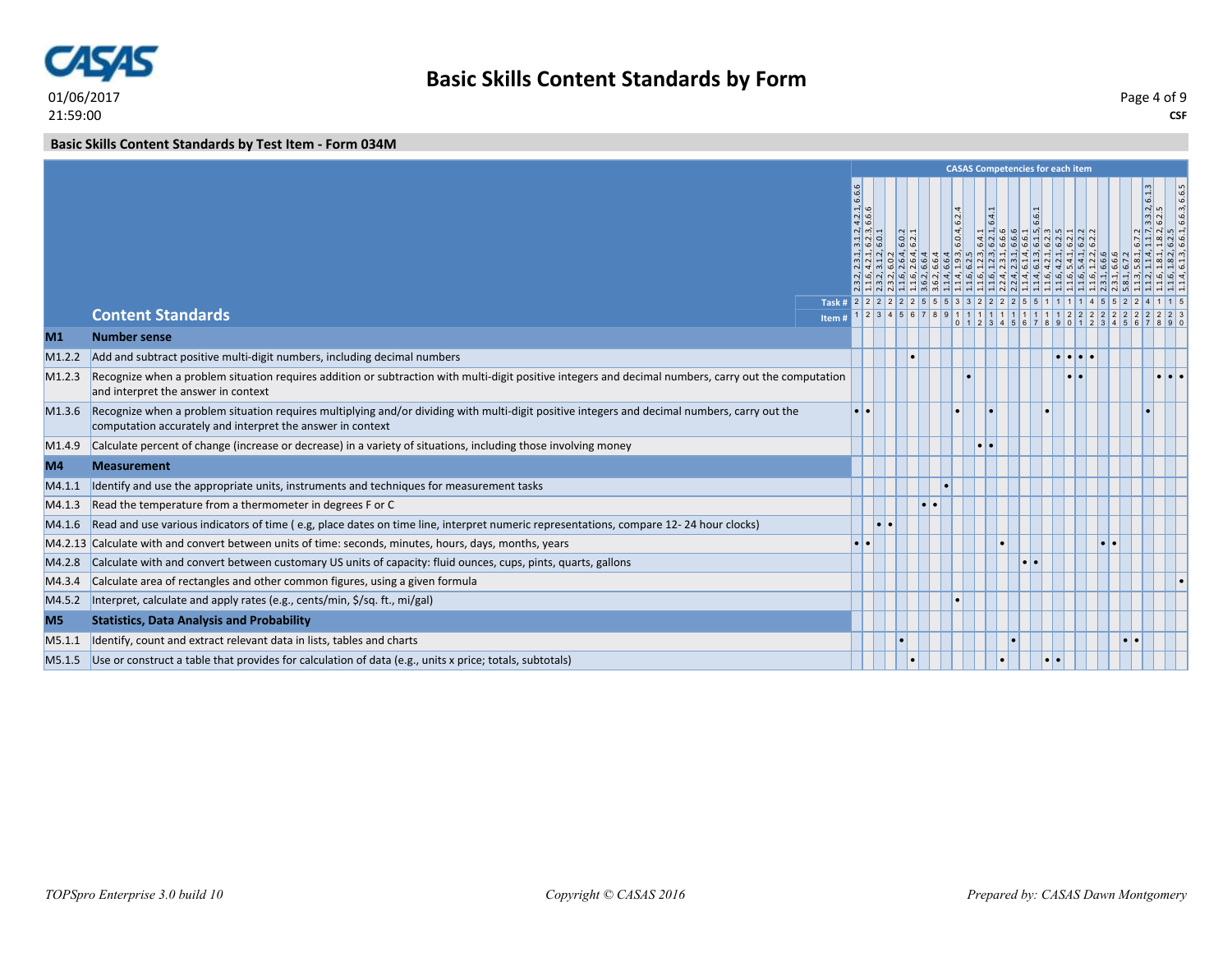

**Basic Skills Content Standards by Test Item - Form 035M**

|                    |                                                                                                                                                                                                                                      |                                                    |       |                                                                                                                                                                                                                                                                                                                                                                                    |  |       |                                                                                 |  |                                                                                                                                                       | <b>CASAS Competencies for each item</b>  |                                                    |                     |                                                                                                                                                               |
|--------------------|--------------------------------------------------------------------------------------------------------------------------------------------------------------------------------------------------------------------------------------|----------------------------------------------------|-------|------------------------------------------------------------------------------------------------------------------------------------------------------------------------------------------------------------------------------------------------------------------------------------------------------------------------------------------------------------------------------------|--|-------|---------------------------------------------------------------------------------|--|-------------------------------------------------------------------------------------------------------------------------------------------------------|------------------------------------------|----------------------------------------------------|---------------------|---------------------------------------------------------------------------------------------------------------------------------------------------------------|
|                    |                                                                                                                                                                                                                                      | Task # 1 0 2 2 3 4 5 5 2 2 3 2 0 4 4 4 5 2 2 5 5 5 | 6.4.3 | $\left  \frac{1}{2} \right $ $\left  \frac{1}{2} \right $ $\left  \frac{1}{2} \right $ $\left  \frac{1}{2} \right $<br>$  \phi   \phi   \phi  $<br>$\frac{d}{d} \left  \frac{d}{d} \right  \left  \frac{d}{d} \right  \left  \frac{d}{d} \right  \left  \frac{d}{d} \right  \left  \frac{d}{d} \right  \left  \frac{d}{d} \right  \left  \frac{d}{d} \right $<br><u>4499444444</u> |  | 6.7.1 | n <sub>n</sub><br>$ N \phi $<br>$ \dot{\omega} $ $ \dot{\omega} $<br>$ 4 $ ဖြစ် |  | $\left  \begin{array}{c} 0 \\ 0 \\ 1 \end{array} \right $ $\left  \begin{array}{c} 0 \\ 0 \\ 0 \end{array} \right $<br>$  \omega   \omega   \omega  $ | w w w <br>$  \omega   \omega   \omega  $ | 64.3<br>$6.2.2$ , 6.3.5,<br>ഗ $\mid w \mid w \mid$ | ا ما اما            | $6.3.6$<br>$6.7.4, 6.9.2$<br>$\frac{6.3.3}{6.4.4}$<br>$ \omega $ ದ $  \rightarrow$<br>$\frac{1}{6}$ $\frac{1}{6}$ $\frac{1}{4}$<br>$6.03$<br>$6.26$<br>$5.81$ |
|                    | <b>Content Standards</b>                                                                                                                                                                                                             |                                                    |       |                                                                                                                                                                                                                                                                                                                                                                                    |  |       |                                                                                 |  | 9111111111111111222<br>1 2 3 4 5 6 7 8 9 0 1 2                                                                                                        |                                          |                                                    |                     |                                                                                                                                                               |
| M1                 | <b>Number sense</b>                                                                                                                                                                                                                  |                                                    |       |                                                                                                                                                                                                                                                                                                                                                                                    |  |       |                                                                                 |  |                                                                                                                                                       |                                          |                                                    |                     |                                                                                                                                                               |
| M <sub>1.1.6</sub> | Round off numbers to the nearest 10, 100, 1000 and/or to the nearest whole number, tenth, hundredth or thousandth according to the<br>demands of the context                                                                         |                                                    |       |                                                                                                                                                                                                                                                                                                                                                                                    |  |       |                                                                                 |  |                                                                                                                                                       |                                          |                                                    |                     |                                                                                                                                                               |
| M1.2.2             | Add and subtract positive multi-digit numbers, including decimal numbers                                                                                                                                                             |                                                    |       |                                                                                                                                                                                                                                                                                                                                                                                    |  |       |                                                                                 |  |                                                                                                                                                       |                                          |                                                    |                     |                                                                                                                                                               |
| M1.2.3             | Recognize when a problem situation requires addition or subtraction with multi-digit positive integers and decimal numbers, carry out the<br>computation and interpret the answer in context                                         |                                                    |       |                                                                                                                                                                                                                                                                                                                                                                                    |  |       |                                                                                 |  |                                                                                                                                                       |                                          |                                                    |                     |                                                                                                                                                               |
| M1.2.7             | Recognize when a problem situation requires adding and/or subtracting with fractions and mixed numbers, carry out the computation and<br>interpret the answer in context                                                             |                                                    |       |                                                                                                                                                                                                                                                                                                                                                                                    |  |       |                                                                                 |  |                                                                                                                                                       |                                          |                                                    |                     |                                                                                                                                                               |
| M1.3.6             | Recognize when a problem situation requires multiplying and/or dividing with multi-digit positive integers and decimal numbers, carry out<br>the computation accurately and interpret the answer in context                          |                                                    |       |                                                                                                                                                                                                                                                                                                                                                                                    |  |       |                                                                                 |  |                                                                                                                                                       |                                          |                                                    |                     |                                                                                                                                                               |
| M1.4.9             | Calculate percent of change (increase or decrease) in a variety of situations, including those involving money                                                                                                                       |                                                    |       |                                                                                                                                                                                                                                                                                                                                                                                    |  |       |                                                                                 |  |                                                                                                                                                       |                                          |                                                    |                     |                                                                                                                                                               |
| M4                 | <b>Measurement</b>                                                                                                                                                                                                                   |                                                    |       |                                                                                                                                                                                                                                                                                                                                                                                    |  |       |                                                                                 |  |                                                                                                                                                       |                                          |                                                    |                     |                                                                                                                                                               |
| M4.1.2             | Read and use linear scales: a ruler, tape measure, metric rule, thermometer                                                                                                                                                          |                                                    |       |                                                                                                                                                                                                                                                                                                                                                                                    |  |       |                                                                                 |  |                                                                                                                                                       |                                          |                                                    |                     |                                                                                                                                                               |
| M4.2.1             | Calculate with and convert between customary US units of linear measurement: inches, feet, yards, miles                                                                                                                              |                                                    |       |                                                                                                                                                                                                                                                                                                                                                                                    |  |       |                                                                                 |  |                                                                                                                                                       |                                          |                                                    | $\bullet$ $\bullet$ |                                                                                                                                                               |
|                    | M4.2.11 Calculate with and compare temperatures, including those below zero                                                                                                                                                          |                                                    |       |                                                                                                                                                                                                                                                                                                                                                                                    |  |       |                                                                                 |  |                                                                                                                                                       |                                          |                                                    |                     |                                                                                                                                                               |
|                    | M4.2.13 Calculate with and convert between units of time: seconds, minutes, hours, days, months, years                                                                                                                               |                                                    |       |                                                                                                                                                                                                                                                                                                                                                                                    |  |       |                                                                                 |  |                                                                                                                                                       |                                          |                                                    |                     |                                                                                                                                                               |
| M4.2.6             | Calculate with and convert between metric units of weight: grams, kilograms, milligrams                                                                                                                                              |                                                    |       |                                                                                                                                                                                                                                                                                                                                                                                    |  |       |                                                                                 |  |                                                                                                                                                       |                                          |                                                    |                     |                                                                                                                                                               |
| M4.3.2             | Calculate perimeter of rectangles and other common figures                                                                                                                                                                           |                                                    |       |                                                                                                                                                                                                                                                                                                                                                                                    |  |       |                                                                                 |  |                                                                                                                                                       |                                          |                                                    |                     |                                                                                                                                                               |
| M4.3.4             | Calculate area of rectangles and other common figures, using a given formula                                                                                                                                                         |                                                    |       |                                                                                                                                                                                                                                                                                                                                                                                    |  |       |                                                                                 |  |                                                                                                                                                       |                                          |                                                    |                     |                                                                                                                                                               |
| M4.4.2             | Interpret and use proportions in solving problems involving dimensions or scale                                                                                                                                                      |                                                    |       |                                                                                                                                                                                                                                                                                                                                                                                    |  |       |                                                                                 |  |                                                                                                                                                       |                                          |                                                    |                     |                                                                                                                                                               |
| M4.5.1             | Interpret, calculate and apply rates involving time, such as velocity (e.g., mi/hr, ft/sec, m/sec), frequency (e.g., calls/hr), consumption (e.g.,<br>cal/day, Kw/hr), flow (e.g., gal/min), change (e.g., degrees/min, inches/year) |                                                    |       |                                                                                                                                                                                                                                                                                                                                                                                    |  |       |                                                                                 |  |                                                                                                                                                       |                                          |                                                    |                     |                                                                                                                                                               |
| M <sub>5</sub>     | <b>Statistics, Data Analysis and Probability</b>                                                                                                                                                                                     |                                                    |       |                                                                                                                                                                                                                                                                                                                                                                                    |  |       |                                                                                 |  |                                                                                                                                                       |                                          |                                                    |                     |                                                                                                                                                               |
| M5.1.1             | Identify, count and extract relevant data in lists, tables and charts                                                                                                                                                                |                                                    |       |                                                                                                                                                                                                                                                                                                                                                                                    |  |       |                                                                                 |  |                                                                                                                                                       |                                          |                                                    |                     |                                                                                                                                                               |
| M5.1.5             | Use or construct a table that provides for calculation of data (e.g., units x price; totals, subtotals)                                                                                                                              |                                                    |       |                                                                                                                                                                                                                                                                                                                                                                                    |  |       |                                                                                 |  |                                                                                                                                                       |                                          |                                                    |                     |                                                                                                                                                               |
|                    | M5.2.1 Extract and compare information from scatterplots and pictographs, as well as bar, circle and line graphs                                                                                                                     |                                                    |       |                                                                                                                                                                                                                                                                                                                                                                                    |  |       |                                                                                 |  |                                                                                                                                                       |                                          |                                                    |                     |                                                                                                                                                               |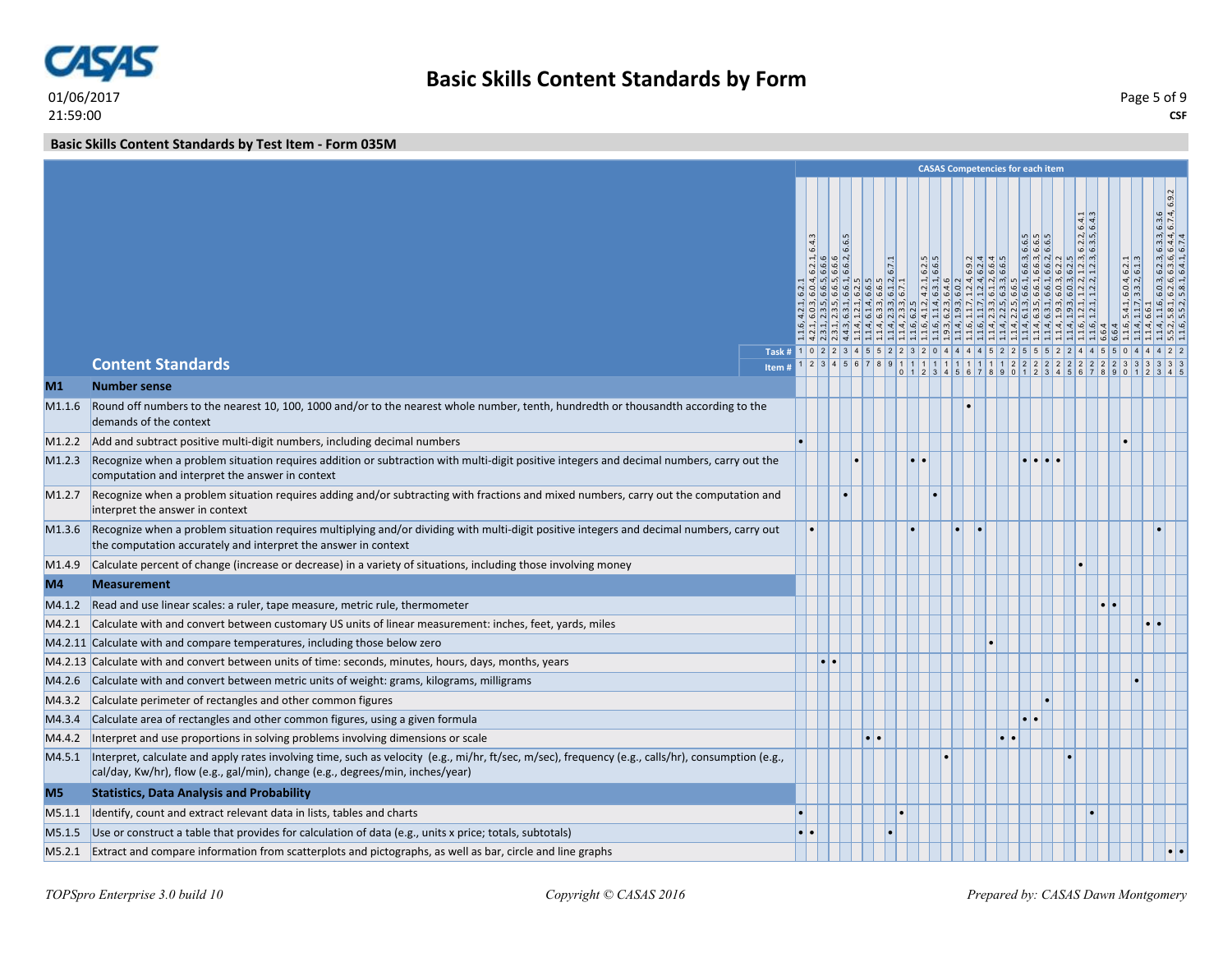

**CSF** Page 6 of 9

**Basic Skills Content Standards by Test Item - Form 036M**

|                    |                                                                                                                                                                                                                                      |                                                                               |                                                                                                                                                                                                                                                                                                                        |  |                                   |       | <b>CASAS Competencies for each item</b>                                                                                                                                                                                                                                                      |                                                                                                                       |                                                   |                 |                |                                                                       |  |                                                  |
|--------------------|--------------------------------------------------------------------------------------------------------------------------------------------------------------------------------------------------------------------------------------|-------------------------------------------------------------------------------|------------------------------------------------------------------------------------------------------------------------------------------------------------------------------------------------------------------------------------------------------------------------------------------------------------------------|--|-----------------------------------|-------|----------------------------------------------------------------------------------------------------------------------------------------------------------------------------------------------------------------------------------------------------------------------------------------------|-----------------------------------------------------------------------------------------------------------------------|---------------------------------------------------|-----------------|----------------|-----------------------------------------------------------------------|--|--------------------------------------------------|
|                    | <b>Content Standards</b>                                                                                                                                                                                                             | Task # 4 4 2 2 0 1 2 2 2 2 3 2 4 1 5 3 5 5 5 6 7 2 2 5 5 2 2 4 4 5 0<br>Item# | 6.1.4, 6.6.5<br>6.6.5<br>$\frac{1}{2}$<br>$\frac{1}{2}$<br>$\frac{1}{2}$<br>$\frac{1}{2}$<br>$\frac{1}{2}$<br>$\frac{1}{2}$<br>$\frac{1}{2}$<br>$\frac{1}{2}$<br>$\frac{1}{2}$<br>$\frac{1}{2}$<br>$\frac{1}{2}$<br>$\frac{1}{2}$<br>$\frac{1}{2}$<br>$\frac{1}{2}$<br>$\frac{1}{2}$<br>$\frac{1}{2}$<br>$\frac{1}{2}$ |  | 6.74<br>5 6 7 8 9 1 1 1 1 1 1 1 1 | 6.1.5 | $\begin{array}{l} 1\  \  \, 1\  \  \, 1\  \  \, 1\  \  \, 1\  \  \, 1\  \  \, 1\  \  \, 1\  \  \, 1\  \  \, 1\  \  \, 1\  \  \, 1\  \  \, 1\  \  \, 1\  \  \, 1\  \  \, 1\  \  \, 1\  \  \, 1\  \  \, 1\  \  \, 1\  \  \, 1\  \  \, 1\  \  \, 1\  \  \, 1\  \  \, 1\  \  \, 1\  \  \, 1\  \$ | $\begin{array}{ c c } \hline 6.3, & 0.2 \\ \hline 6.6.3, & 0.2 \\ \hline 6.6.2, & 0.2 \\ \hline \end{array}$<br>11112 | ∣ ഗ∣<br>$\frac{15}{6}$<br>$  \phi   \phi  $<br> 2 | 2 <br>$\vert$ 2 | $\overline{2}$ | 64.7<br>$6.2.5$ , 6.2.5,<br>$\frac{6.2.5}{6.2.3}$<br>$\frac{1}{12.3}$ |  | $1.2.4, 6.2.4$<br>$1.2.4, 6.2.4$<br>6.6.1, 6.6.3 |
| M1                 | <b>Number sense</b>                                                                                                                                                                                                                  |                                                                               |                                                                                                                                                                                                                                                                                                                        |  |                                   |       | 0 1 2 3 4 5 6 7 8 9 0 1 2 3 4 5 6 7 8                                                                                                                                                                                                                                                        |                                                                                                                       |                                                   |                 |                |                                                                       |  |                                                  |
|                    | M1.1.13 Read, write, order and compare positive and negative real numbers (integers, decimals, and fractions)                                                                                                                        |                                                                               |                                                                                                                                                                                                                                                                                                                        |  |                                   |       |                                                                                                                                                                                                                                                                                              |                                                                                                                       |                                                   |                 |                |                                                                       |  |                                                  |
| M1.2.3             | Recognize when a problem situation requires addition or subtraction with multi-digit positive integers and decimal numbers, carry out the<br>computation and interpret the answer in context                                         |                                                                               |                                                                                                                                                                                                                                                                                                                        |  |                                   |       |                                                                                                                                                                                                                                                                                              |                                                                                                                       |                                                   |                 |                |                                                                       |  |                                                  |
| M <sub>1.2.7</sub> | Recognize when a problem situation requires adding and/or subtracting with fractions and mixed numbers, carry out the computation and<br>interpret the answer in context                                                             |                                                                               |                                                                                                                                                                                                                                                                                                                        |  |                                   |       |                                                                                                                                                                                                                                                                                              |                                                                                                                       |                                                   |                 |                |                                                                       |  |                                                  |
|                    | M1.3.13 Use estimation strategies to determine reasonable answers to multiplication and division problems involving integers, decimal numbers and<br>fractions (i.e., rounding to nearest multiple, benchmark fractions, etc.)       |                                                                               |                                                                                                                                                                                                                                                                                                                        |  |                                   |       |                                                                                                                                                                                                                                                                                              |                                                                                                                       |                                                   |                 |                |                                                                       |  |                                                  |
| M1.3.6             | Recognize when a problem situation requires multiplying and/or dividing with multi-digit positive integers and decimal numbers, carry out<br>the computation accurately and interpret the answer in context                          |                                                                               |                                                                                                                                                                                                                                                                                                                        |  |                                   |       |                                                                                                                                                                                                                                                                                              |                                                                                                                       |                                                   |                 |                |                                                                       |  |                                                  |
| M <sub>1.4.9</sub> | Calculate percent of change (increase or decrease) in a variety of situations, including those involving money                                                                                                                       |                                                                               |                                                                                                                                                                                                                                                                                                                        |  |                                   |       |                                                                                                                                                                                                                                                                                              |                                                                                                                       |                                                   |                 |                |                                                                       |  |                                                  |
| M4                 | <b>Measurement</b>                                                                                                                                                                                                                   |                                                                               |                                                                                                                                                                                                                                                                                                                        |  |                                   |       |                                                                                                                                                                                                                                                                                              |                                                                                                                       |                                                   |                 |                |                                                                       |  |                                                  |
| M4.1.2             | Read and use linear scales: a ruler, tape measure, metric rule, thermometer                                                                                                                                                          |                                                                               |                                                                                                                                                                                                                                                                                                                        |  |                                   |       |                                                                                                                                                                                                                                                                                              |                                                                                                                       |                                                   |                 |                |                                                                       |  |                                                  |
| M4.1.3             | Read the temperature from a thermometer in degrees F or C                                                                                                                                                                            |                                                                               |                                                                                                                                                                                                                                                                                                                        |  |                                   |       |                                                                                                                                                                                                                                                                                              |                                                                                                                       |                                                   |                 |                |                                                                       |  |                                                  |
| M4.2.1             | Calculate with and convert between customary US units of linear measurement: inches, feet, yards, miles                                                                                                                              |                                                                               |                                                                                                                                                                                                                                                                                                                        |  |                                   |       |                                                                                                                                                                                                                                                                                              |                                                                                                                       |                                                   |                 |                |                                                                       |  |                                                  |
|                    | M4.2.13 Calculate with and convert between units of time: seconds, minutes, hours, days, months, years                                                                                                                               |                                                                               |                                                                                                                                                                                                                                                                                                                        |  |                                   |       |                                                                                                                                                                                                                                                                                              |                                                                                                                       |                                                   |                 |                |                                                                       |  |                                                  |
| M4.2.6             | Calculate with and convert between metric units of weight: grams, kilograms, milligrams                                                                                                                                              |                                                                               |                                                                                                                                                                                                                                                                                                                        |  |                                   |       |                                                                                                                                                                                                                                                                                              |                                                                                                                       |                                                   |                 |                |                                                                       |  |                                                  |
| M4.3.2             | Calculate perimeter of rectangles and other common figures                                                                                                                                                                           |                                                                               |                                                                                                                                                                                                                                                                                                                        |  |                                   |       |                                                                                                                                                                                                                                                                                              |                                                                                                                       |                                                   |                 |                |                                                                       |  |                                                  |
| M4.3.4             | Calculate area of rectangles and other common figures, using a given formula                                                                                                                                                         |                                                                               |                                                                                                                                                                                                                                                                                                                        |  |                                   |       |                                                                                                                                                                                                                                                                                              |                                                                                                                       |                                                   |                 |                |                                                                       |  |                                                  |
| M4.3.6             | Calculate volume and surface area of rectangular and other common shapes, using a given formula                                                                                                                                      |                                                                               |                                                                                                                                                                                                                                                                                                                        |  |                                   |       |                                                                                                                                                                                                                                                                                              |                                                                                                                       |                                                   |                 |                |                                                                       |  | $\bullet$ $\bullet$                              |
| M4.3.7             | Calculate area or volume of irregular or composite shapes by dividing the figure into parts                                                                                                                                          |                                                                               |                                                                                                                                                                                                                                                                                                                        |  |                                   |       |                                                                                                                                                                                                                                                                                              |                                                                                                                       |                                                   |                 |                |                                                                       |  |                                                  |
| M4.4.2             | Interpret and use proportions in solving problems involving dimensions or scale                                                                                                                                                      |                                                                               | le le                                                                                                                                                                                                                                                                                                                  |  |                                   |       |                                                                                                                                                                                                                                                                                              |                                                                                                                       | $\bullet$                                         |                 |                |                                                                       |  |                                                  |
| M4.5.1             | Interpret, calculate and apply rates involving time, such as velocity (e.g., mi/hr, ft/sec, m/sec), frequency (e.g., calls/hr), consumption (e.g.,<br>cal/day, Kw/hr), flow (e.g., gal/min), change (e.g., degrees/min, inches/year) |                                                                               |                                                                                                                                                                                                                                                                                                                        |  |                                   |       |                                                                                                                                                                                                                                                                                              |                                                                                                                       |                                                   |                 |                |                                                                       |  |                                                  |
| M4.5.2             | Interpret, calculate and apply rates (e.g., cents/min, \$/sq. ft., mi/gal)                                                                                                                                                           |                                                                               |                                                                                                                                                                                                                                                                                                                        |  |                                   |       |                                                                                                                                                                                                                                                                                              |                                                                                                                       |                                                   |                 |                |                                                                       |  |                                                  |
| M4.5.3             | Use averaging in calculating rates (e.g., average speed is?)                                                                                                                                                                         |                                                                               |                                                                                                                                                                                                                                                                                                                        |  |                                   |       |                                                                                                                                                                                                                                                                                              |                                                                                                                       |                                                   |                 |                |                                                                       |  |                                                  |
| M <sub>5</sub>     | <b>Statistics, Data Analysis and Probability</b>                                                                                                                                                                                     |                                                                               |                                                                                                                                                                                                                                                                                                                        |  |                                   |       |                                                                                                                                                                                                                                                                                              |                                                                                                                       |                                                   |                 |                |                                                                       |  |                                                  |
|                    | M5.1.1 Identify, count and extract relevant data in lists, tables and charts                                                                                                                                                         |                                                                               |                                                                                                                                                                                                                                                                                                                        |  |                                   |       |                                                                                                                                                                                                                                                                                              |                                                                                                                       |                                                   |                 |                |                                                                       |  |                                                  |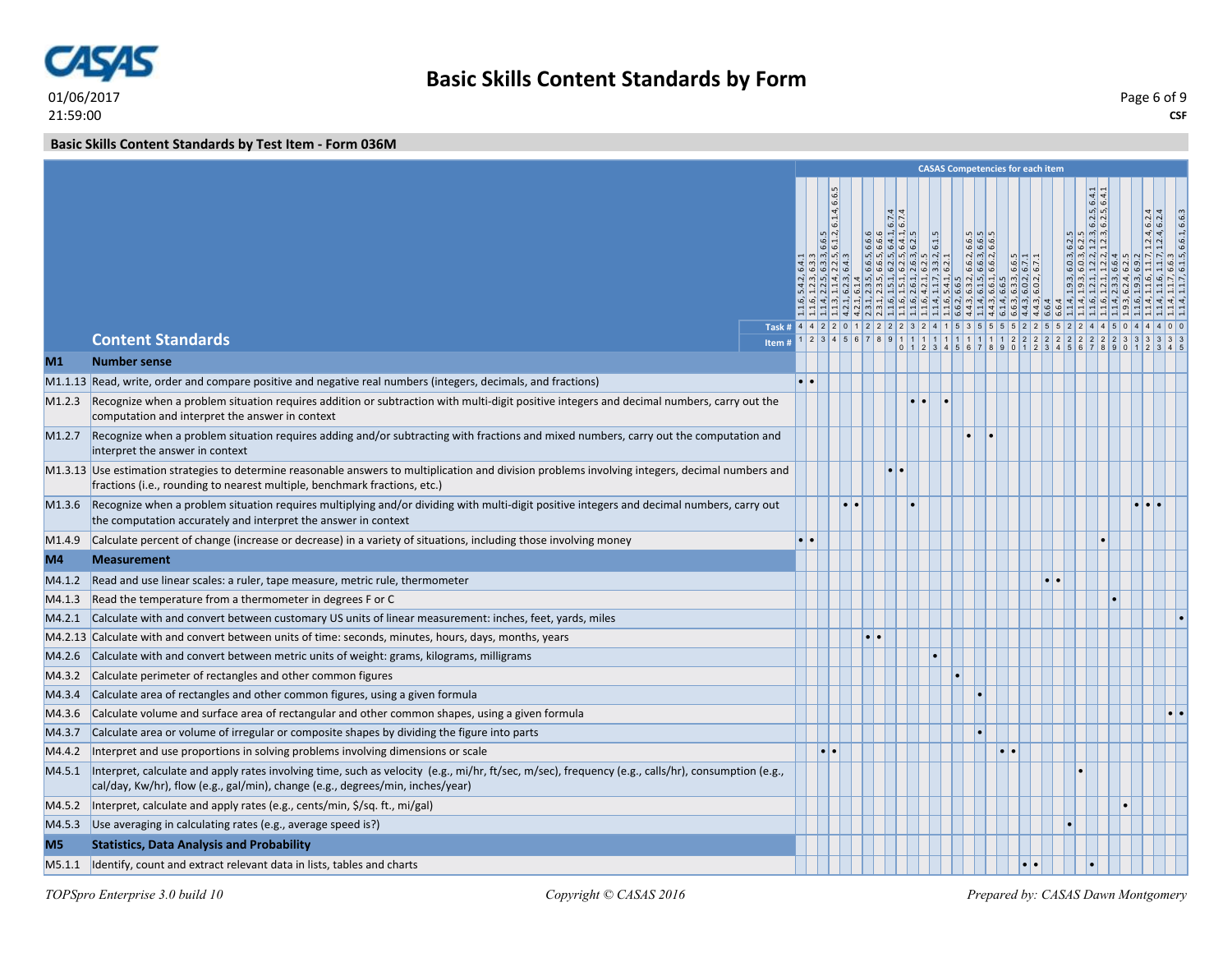

**Basic Skills Content Standards by Test Item - Form 037M**

|                    |                                                                                                                                                                                                             |                                                                                             |           |       |  |       |                                                                                                                                                                                                                                                                                                                                                                                                                                                                                                                                      |           |       | <b>CASAS Competencies for each item</b> |                                                                                                                                                |  |    |  |
|--------------------|-------------------------------------------------------------------------------------------------------------------------------------------------------------------------------------------------------------|---------------------------------------------------------------------------------------------|-----------|-------|--|-------|--------------------------------------------------------------------------------------------------------------------------------------------------------------------------------------------------------------------------------------------------------------------------------------------------------------------------------------------------------------------------------------------------------------------------------------------------------------------------------------------------------------------------------------|-----------|-------|-----------------------------------------|------------------------------------------------------------------------------------------------------------------------------------------------|--|----|--|
|                    |                                                                                                                                                                                                             | 6.9.<br>$\frac{1}{4}$<br>ا قا اف<br>.74, 4.4<br>ا قا ا<br>$\frac{4.4}{3.6}$<br>$  \omega  $ |           | 6.9.2 |  | 6.6.7 | 6.7.2<br>ق اب<br>6.7.64<br>$\omega$ $\sim$ $\omega$<br>$\ddot{\omega}$ $\ddot{\omega}$ $\ddot{\omega}$<br>$\frac{1}{2}$ $\frac{1}{2}$ $\frac{1}{2}$<br>$  \phi   \phi   \phi  $<br>$\left  \frac{3}{9} \right  \left  \frac{4}{9} \right  \left  \frac{4}{9} \right  \left  \frac{3}{10} \right  \left  \frac{1}{10} \right $<br>$  \phi   \phi   \phi   \phi$<br>$\begin{array}{l} 6.6.1, \, 6.6.5,\\ 1.2.4, \, 6.2.4\\ 1.2.4, \, 6.2.4,\\ 5.8.1, \, 6.0.3,\\ 5.8.1, \, 6.0.3,\\ 1.1.6, \, 6.0.3,\\ 6.3.5, \, 6.6.1,\\ \end{array}$ |           | 6.7.1 |                                         | $\frac{1}{2}$ $\frac{1}{2}$ $\frac{1}{2}$ $\frac{1}{2}$ $\frac{1}{2}$ $\frac{1}{2}$ $\frac{1}{2}$ $\frac{1}{2}$ $\frac{1}{2}$<br>$\frac{1}{2}$ |  | 64 |  |
|                    | Task # 2 2 5 5 1 1 3 3 3 5 2 2 3 3 4 4 2 2 4 4 2 2 2 0 2 2 4 4<br><b>Content Standards</b><br>Item                                                                                                          |                                                                                             |           |       |  |       |                                                                                                                                                                                                                                                                                                                                                                                                                                                                                                                                      |           |       |                                         |                                                                                                                                                |  |    |  |
| M1                 | <b>Number sense</b>                                                                                                                                                                                         |                                                                                             |           |       |  |       |                                                                                                                                                                                                                                                                                                                                                                                                                                                                                                                                      |           |       |                                         |                                                                                                                                                |  |    |  |
| M <sub>1.1.6</sub> | Round off numbers to the nearest 10, 100, 1000 and/or to the nearest whole number, tenth, hundredth or thousandth according to the<br>demands of the context                                                |                                                                                             |           |       |  |       |                                                                                                                                                                                                                                                                                                                                                                                                                                                                                                                                      |           |       |                                         |                                                                                                                                                |  |    |  |
| M1.2.2             | Add and subtract positive multi-digit numbers, including decimal numbers                                                                                                                                    |                                                                                             |           |       |  |       |                                                                                                                                                                                                                                                                                                                                                                                                                                                                                                                                      |           |       |                                         |                                                                                                                                                |  |    |  |
| M1.2.3             | Recognize when a problem situation requires addition or subtraction with multi-digit positive integers and decimal numbers, carry out the<br>computation and interpret the answer in context                |                                                                                             |           |       |  |       |                                                                                                                                                                                                                                                                                                                                                                                                                                                                                                                                      |           |       |                                         |                                                                                                                                                |  |    |  |
| M1.2.8             | Use estimation strategies to determine reasonable answers to addition and subtraction problems involving integers, decimal numbers and<br>fractions                                                         |                                                                                             |           |       |  |       |                                                                                                                                                                                                                                                                                                                                                                                                                                                                                                                                      |           |       |                                         |                                                                                                                                                |  |    |  |
| M1.3.6             | Recognize when a problem situation requires multiplying and/or dividing with multi-digit positive integers and decimal numbers, carry out<br>the computation accurately and interpret the answer in context |                                                                                             |           |       |  |       |                                                                                                                                                                                                                                                                                                                                                                                                                                                                                                                                      |           |       |                                         |                                                                                                                                                |  |    |  |
| M <sub>1.4.4</sub> | Know the percent equivalent to common benchmark fractions ( $\frac{1}{2}$ , $\frac{1}{4}$ , $\frac{3}{4}$ , 1/10, 1/5, etc) and use them interchangeably for solving problems                               |                                                                                             |           |       |  |       |                                                                                                                                                                                                                                                                                                                                                                                                                                                                                                                                      |           |       |                                         |                                                                                                                                                |  |    |  |
| M <sub>1.4.7</sub> | Calculate a missing value from a percent relationship – the percentage, the percent, or the base – using paper and pencil or a calculator                                                                   |                                                                                             |           |       |  |       |                                                                                                                                                                                                                                                                                                                                                                                                                                                                                                                                      |           |       |                                         |                                                                                                                                                |  |    |  |
| M4                 | <b>Measurement</b>                                                                                                                                                                                          |                                                                                             |           |       |  |       |                                                                                                                                                                                                                                                                                                                                                                                                                                                                                                                                      |           |       |                                         |                                                                                                                                                |  |    |  |
| M4.1.4             | Read and use analog scales: clocks, meters, gauges, (e.g. read to nearest lb., Kg, 1/2 lb., 1/2 Kg etc.)                                                                                                    |                                                                                             | $\bullet$ |       |  |       |                                                                                                                                                                                                                                                                                                                                                                                                                                                                                                                                      |           |       |                                         |                                                                                                                                                |  |    |  |
| MA.2.1             | Calculate with and convert between customary US units of linear measurement: inches, feet, yards, miles                                                                                                     |                                                                                             |           |       |  |       |                                                                                                                                                                                                                                                                                                                                                                                                                                                                                                                                      |           |       |                                         |                                                                                                                                                |  |    |  |
|                    | M4.2.10 Estimate equivalents between customary US and metric units of capacity                                                                                                                              |                                                                                             |           |       |  |       |                                                                                                                                                                                                                                                                                                                                                                                                                                                                                                                                      |           |       |                                         |                                                                                                                                                |  |    |  |
| M4.2.3             | Estimate equivalents between customary US and metric units of linear measure                                                                                                                                |                                                                                             |           |       |  |       |                                                                                                                                                                                                                                                                                                                                                                                                                                                                                                                                      |           |       |                                         |                                                                                                                                                |  |    |  |
| M4.3.4             | Calculate area of rectangles and other common figures, using a given formula                                                                                                                                |                                                                                             |           |       |  |       |                                                                                                                                                                                                                                                                                                                                                                                                                                                                                                                                      | $\bullet$ |       |                                         |                                                                                                                                                |  |    |  |
| M4.3.6             | Calculate volume and surface area of rectangular and other common shapes, using a given formula                                                                                                             |                                                                                             |           |       |  |       |                                                                                                                                                                                                                                                                                                                                                                                                                                                                                                                                      |           |       |                                         |                                                                                                                                                |  |    |  |
| M4.5.5             | Estimate time, distance and speed in travel situations                                                                                                                                                      |                                                                                             |           |       |  |       |                                                                                                                                                                                                                                                                                                                                                                                                                                                                                                                                      |           |       |                                         |                                                                                                                                                |  |    |  |
| M <sub>5</sub>     | <b>Statistics, Data Analysis and Probability</b>                                                                                                                                                            |                                                                                             |           |       |  |       |                                                                                                                                                                                                                                                                                                                                                                                                                                                                                                                                      |           |       |                                         |                                                                                                                                                |  |    |  |
| M5.1.1             | Identify, count and extract relevant data in lists, tables and charts                                                                                                                                       |                                                                                             |           |       |  |       |                                                                                                                                                                                                                                                                                                                                                                                                                                                                                                                                      |           |       |                                         |                                                                                                                                                |  |    |  |
|                    | M5.2.8 Express data relationships in terms of ratios, fractions or percent (e.g., 3 to 1 ratio; 3 out of 4; 75%)                                                                                            |                                                                                             |           |       |  |       |                                                                                                                                                                                                                                                                                                                                                                                                                                                                                                                                      |           |       |                                         |                                                                                                                                                |  |    |  |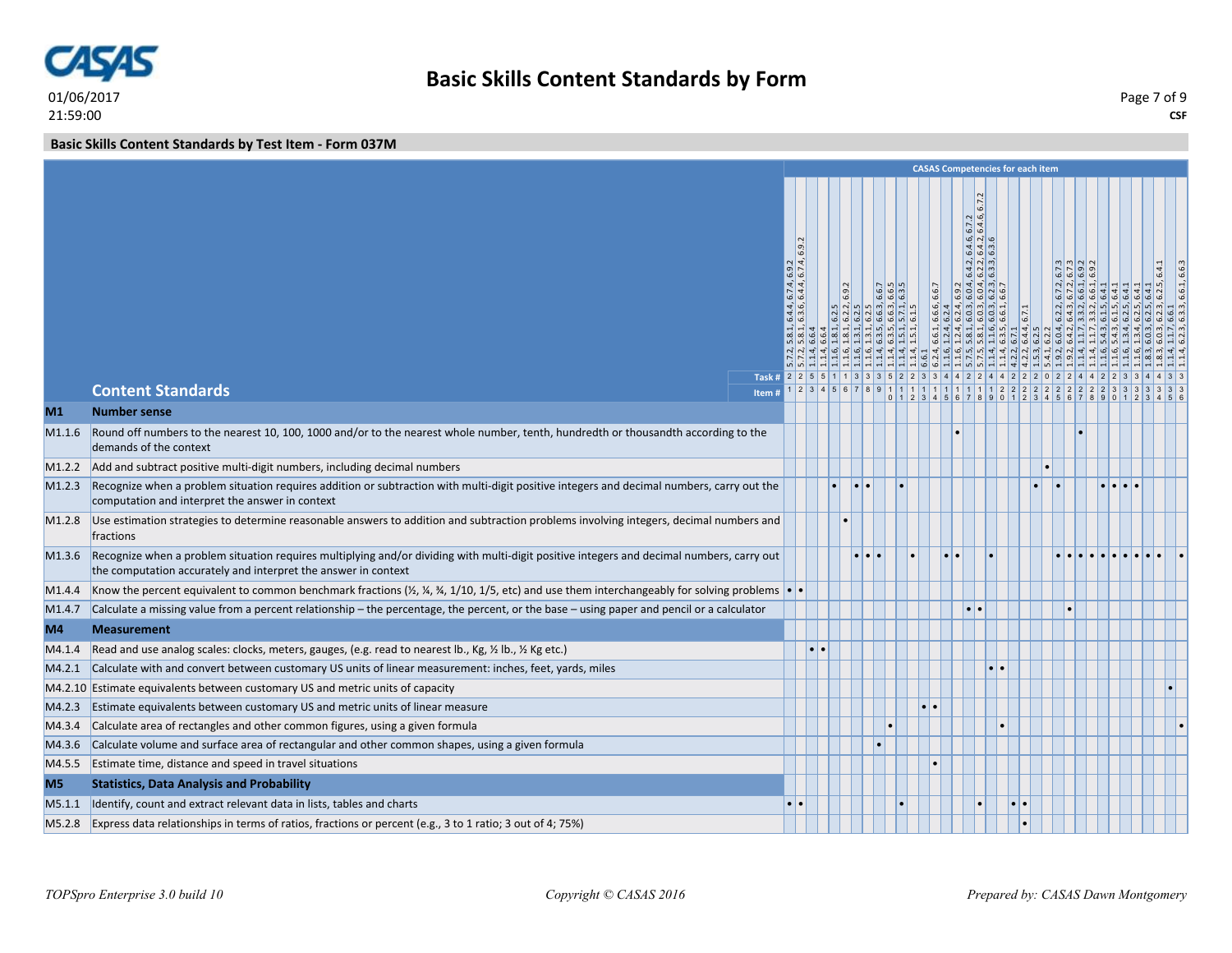

**Basic Skills Content Standards by Test Item - Form 038M**

|                    |                                                                                                                                                                                                                            |                                                                                    |                                                                                                                                                                                                                                                                                                                                                                                                             |                                                          |                  |                                              |                  |                                                                                                                                        |       | <b>CASAS Competencies for each item</b>                                                                                                                                                                                                                           |                 |  |  |                                               |
|--------------------|----------------------------------------------------------------------------------------------------------------------------------------------------------------------------------------------------------------------------|------------------------------------------------------------------------------------|-------------------------------------------------------------------------------------------------------------------------------------------------------------------------------------------------------------------------------------------------------------------------------------------------------------------------------------------------------------------------------------------------------------|----------------------------------------------------------|------------------|----------------------------------------------|------------------|----------------------------------------------------------------------------------------------------------------------------------------|-------|-------------------------------------------------------------------------------------------------------------------------------------------------------------------------------------------------------------------------------------------------------------------|-----------------|--|--|-----------------------------------------------|
|                    |                                                                                                                                                                                                                            | Task # 3 4 2 2 2 2 2 2 5 5 4 4 3 3 2 2 2 2 2 2 2 2 2 2 2 0 4 3 3 3 4 4 2 2 3 3 3 3 | 6.4.1<br>, 6.2.5<br>, 1.8.6, 6.2.5, 6<br>, 6.3.5<br>, 6.1.5<br>, 6.3.5<br>$\begin{array}{c c} 1 & 1 & 1 \\ 1 & 1 & 1 \\ 1 & 1 & 1 \\ 1 & 1 & 1 \\ 1 & 1 & 1 \\ 1 & 1 & 1 \\ 1 & 1 & 1 \\ 1 & 1 & 1 \\ 1 & 1 & 1 \\ 1 & 1 & 1 \\ 1 & 1 & 1 \\ 1 & 1 & 1 \\ 1 & 1 & 1 \\ 1 & 1 & 1 \\ 1 & 1 & 1 \\ 1 & 1 & 1 & 1 \\ 1 & 1 & 1 & 1 \\ 1 & 1 & 1 & 1 \\ 1 & 1 & 1 & 1 \\ 1 & 1 & 1 & 1 & 1 \\ 1 & 1 & 1 & 1 & $ | $ \frac{1}{2}$ $\frac{1}{2}$ $\frac{1}{2}$ $\frac{1}{2}$ |                  | $, 1.1.7, 1.2.4, 6.2.4, 1.1.7, 1.2.4, 6.2.4$ |                  | 67.64<br>ন $ \mathfrak{G} $ $\alpha$<br>$\frac{6}{4}$<br>$\begin{array}{c cc}\n & 6.7.4 \\ & 6.2.5 \\ & 6.4.2 \\ & 6.4.2\n\end{array}$ | 6.7.2 | $\begin{smallmatrix} &1.841, &7.2.2\\ &6.841, &6.83\\ &1.641, &6.65\\ &1.442, &6.75, &6.84\\ &1.442, &6.75, &6.84\\ &1.67.75, &6.841\\ &1.67.75, &6.841\\ &1.67.75, &6.841\\ &1.67.84, &6.61, &6.82\\ \end{smallmatrix}$<br><u> 4 8 8 8 8 8 8 8 8 9 4 9 8 9 9</u> |                 |  |  | $6.2.5, 6.4.1$<br>$6.2.5, 6.4.1$<br>एं   4] 4 |
|                    | <b>Content Standards</b>                                                                                                                                                                                                   | Item #                                                                             |                                                                                                                                                                                                                                                                                                                                                                                                             |                                                          |                  |                                              |                  |                                                                                                                                        |       | $01234567890123456789012345$                                                                                                                                                                                                                                      |                 |  |  |                                               |
| M1                 | <b>Number sense</b>                                                                                                                                                                                                        |                                                                                    |                                                                                                                                                                                                                                                                                                                                                                                                             |                                                          |                  |                                              |                  |                                                                                                                                        |       |                                                                                                                                                                                                                                                                   |                 |  |  |                                               |
|                    | M1.1.6 Round off numbers to the nearest 10, 100, 1000 and/or to the nearest whole number, tenth, hundredth or thousandth according to the<br>demands of the context                                                        |                                                                                    |                                                                                                                                                                                                                                                                                                                                                                                                             |                                                          |                  |                                              |                  |                                                                                                                                        |       |                                                                                                                                                                                                                                                                   |                 |  |  |                                               |
|                    | M1.2.3 Recognize when a problem situation requires addition or subtraction with multi-digit positive integers and decimal numbers, carry out the<br>computation and interpret the answer in context                        |                                                                                    |                                                                                                                                                                                                                                                                                                                                                                                                             |                                                          |                  |                                              |                  |                                                                                                                                        |       |                                                                                                                                                                                                                                                                   |                 |  |  |                                               |
|                    | M1.3.11 Find fractional parts of whole numbers and/or decimal numbers. (e.g. % of the \$8.3 million budget)                                                                                                                |                                                                                    |                                                                                                                                                                                                                                                                                                                                                                                                             |                                                          |                  |                                              |                  |                                                                                                                                        |       |                                                                                                                                                                                                                                                                   |                 |  |  |                                               |
|                    | M1.3.12 Recognize when a problem situation requires multiplying and/or dividing with fractions and mixed numbers, carry out the computation<br>and interpret the answer in context                                         |                                                                                    |                                                                                                                                                                                                                                                                                                                                                                                                             |                                                          |                  |                                              |                  |                                                                                                                                        |       |                                                                                                                                                                                                                                                                   |                 |  |  |                                               |
|                    | M1.3.6 Recognize when a problem situation requires multiplying and/or dividing with multi-digit positive integers and decimal numbers, carry out $\cdot$<br>the computation accurately and interpret the answer in context |                                                                                    |                                                                                                                                                                                                                                                                                                                                                                                                             |                                                          |                  |                                              |                  |                                                                                                                                        |       |                                                                                                                                                                                                                                                                   |                 |  |  |                                               |
| M <sub>1.4.7</sub> | Calculate a missing value from a percent relationship – the percentage, the percent, or the base – using paper and pencil or a calculator                                                                                  |                                                                                    | $\cdot \cdot$                                                                                                                                                                                                                                                                                                                                                                                               |                                                          |                  |                                              |                  |                                                                                                                                        |       |                                                                                                                                                                                                                                                                   |                 |  |  |                                               |
| M <sub>2</sub>     | Algebra                                                                                                                                                                                                                    |                                                                                    |                                                                                                                                                                                                                                                                                                                                                                                                             |                                                          |                  |                                              |                  |                                                                                                                                        |       |                                                                                                                                                                                                                                                                   |                 |  |  |                                               |
|                    | M2.3.5 Interpret and write expressions and equations representing contextual situations including those that involve fractions, decimals, percents<br>and negative numbers                                                 |                                                                                    |                                                                                                                                                                                                                                                                                                                                                                                                             |                                                          |                  |                                              |                  |                                                                                                                                        |       |                                                                                                                                                                                                                                                                   |                 |  |  |                                               |
| M4                 | <b>Measurement</b>                                                                                                                                                                                                         |                                                                                    |                                                                                                                                                                                                                                                                                                                                                                                                             |                                                          |                  |                                              |                  |                                                                                                                                        |       |                                                                                                                                                                                                                                                                   |                 |  |  |                                               |
|                    | M4.1.2 Read and use linear scales: a ruler, tape measure, metric rule, thermometer                                                                                                                                         |                                                                                    |                                                                                                                                                                                                                                                                                                                                                                                                             |                                                          | $\bullet\bullet$ |                                              |                  |                                                                                                                                        |       |                                                                                                                                                                                                                                                                   |                 |  |  |                                               |
| M4.2.1             | Calculate with and convert between customary US units of linear measurement: inches, feet, yards, miles                                                                                                                    |                                                                                    |                                                                                                                                                                                                                                                                                                                                                                                                             |                                                          |                  |                                              |                  |                                                                                                                                        |       | $\bullet\bullet$                                                                                                                                                                                                                                                  |                 |  |  |                                               |
| M4.2.3             | Estimate equivalents between customary US and metric units of linear measure                                                                                                                                               |                                                                                    |                                                                                                                                                                                                                                                                                                                                                                                                             |                                                          |                  |                                              | $\bullet\bullet$ |                                                                                                                                        |       |                                                                                                                                                                                                                                                                   |                 |  |  |                                               |
| M4.3.6             | Calculate volume and surface area of rectangular and other common shapes, using a given formula                                                                                                                            |                                                                                    |                                                                                                                                                                                                                                                                                                                                                                                                             |                                                          |                  |                                              |                  |                                                                                                                                        |       | $\bullet\bullet$                                                                                                                                                                                                                                                  |                 |  |  |                                               |
|                    | M4.5.5 Estimate time, distance and speed in travel situations                                                                                                                                                              |                                                                                    |                                                                                                                                                                                                                                                                                                                                                                                                             |                                                          |                  |                                              |                  |                                                                                                                                        |       |                                                                                                                                                                                                                                                                   |                 |  |  |                                               |
| M <sub>5</sub>     | <b>Statistics, Data Analysis and Probability</b>                                                                                                                                                                           |                                                                                    |                                                                                                                                                                                                                                                                                                                                                                                                             |                                                          |                  |                                              |                  |                                                                                                                                        |       |                                                                                                                                                                                                                                                                   |                 |  |  |                                               |
| M5.1.1             | Identify, count and extract relevant data in lists, tables and charts                                                                                                                                                      |                                                                                    |                                                                                                                                                                                                                                                                                                                                                                                                             |                                                          |                  |                                              |                  |                                                                                                                                        |       |                                                                                                                                                                                                                                                                   |                 |  |  |                                               |
|                    | M5.2.3 Find summary statistics of a data set, including the mean, median, mode and range and determine how changes in the extreme values<br>affect each of them.                                                           |                                                                                    |                                                                                                                                                                                                                                                                                                                                                                                                             |                                                          |                  |                                              |                  |                                                                                                                                        |       |                                                                                                                                                                                                                                                                   | $\cdot$ $\cdot$ |  |  |                                               |
|                    | M5.2.6 Make simple generalizations about a data set, including recognizing clusters and more/less contrasts and identifying trends                                                                                         |                                                                                    |                                                                                                                                                                                                                                                                                                                                                                                                             |                                                          |                  |                                              |                  |                                                                                                                                        |       |                                                                                                                                                                                                                                                                   |                 |  |  |                                               |